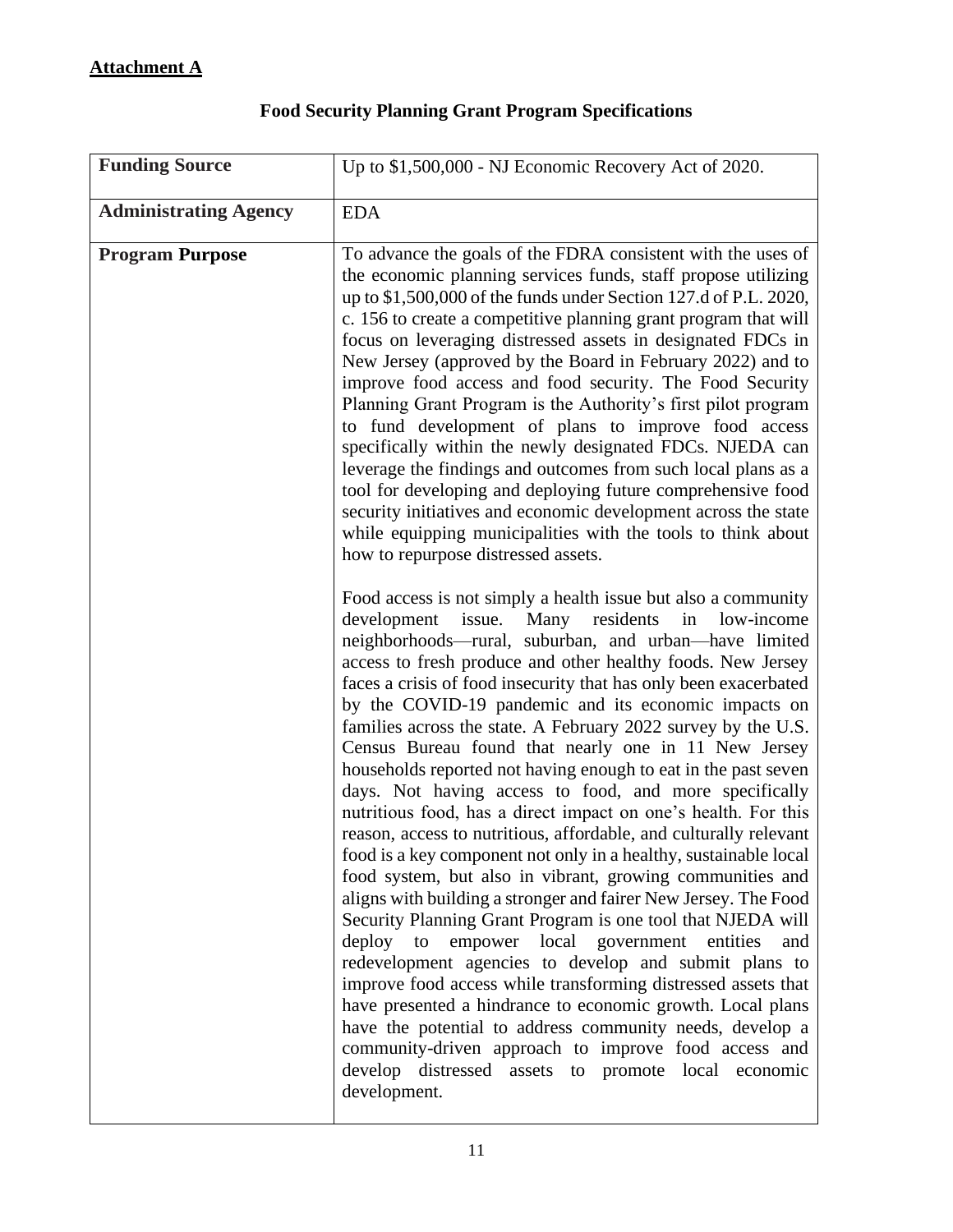|                                                     | The Food Security Planning Grant Program will support the<br>development of an action plan leveraging distressed assets<br>located in FDCs across New Jersey to improve food access and<br>food security. Grants will be competitively awarded based on<br>applications that meet all applicable eligibility criteria and<br>achieve a minimum of 55 points based on the evaluation<br>criteria set forth in the program specifications, subject to the<br>availability of funding. If applications from eligible entities<br>who meet the minimum requisite score exceed the amount of<br>funding that is available, funding will be prioritized based on<br>the highest scoring applications. There will be a limit of 1 grant<br>award per qualifying Food Desert Community. However, in the<br>event that there is still funding available after the above<br>restriction is satisfied, the Authority may award the remaining<br>funding to additional applications within an already funded<br>FDC based on the overall score of the applications, until all<br>funds have been exhausted or until all eligible applicants have<br>received a grant. |
|-----------------------------------------------------|-----------------------------------------------------------------------------------------------------------------------------------------------------------------------------------------------------------------------------------------------------------------------------------------------------------------------------------------------------------------------------------------------------------------------------------------------------------------------------------------------------------------------------------------------------------------------------------------------------------------------------------------------------------------------------------------------------------------------------------------------------------------------------------------------------------------------------------------------------------------------------------------------------------------------------------------------------------------------------------------------------------------------------------------------------------------------------------------------------------------------------------------------------------|
|                                                     | All applicants must submit a budget and budget justification<br>with a 20% match which can include in-kind resources.<br>The requested level of funding must be broken down by<br>line items and clearly illustrated in the budget narrative<br>The requested level of funding must be reasonable for<br>proposed activities within the timeline<br>A 20% match of grant amount required - Match can be<br>either financial, or in-kind resources with demonstrated<br>value greater than or equal to 20% of the grant amount<br>as determined by the Authority.<br>For the Food Security Planning Grant program, a distressed<br>asset shall be defined as a commercial building or series of<br>buildings, its attachments, and appurtenances; or vacant land<br>that is fully or partially vacant for at least one year, that due to<br>deteriorated condition or appearance of its exterior (because of<br>deferred maintenance such as deteriorated paint or overgrown<br>vegetation, boarded up door and/or windows), that can be<br>leveraged to improve food access and food security.                                                            |
| <b>Applicant Eligibility</b><br><b>Requirements</b> | Eligibility under the program will be limited to the following<br>entities whose geographic catchment areas include an FDC.<br>New Jersey municipal government,<br>County governments, and<br>Redevelopment agencies<br>While the applicant may serve or have offices in a broader<br>geographic area, proposals must be for a distressed asset<br>located within the borders of an FDC <sup>8</sup> .                                                                                                                                                                                                                                                                                                                                                                                                                                                                                                                                                                                                                                                                                                                                                    |

<sup>&</sup>lt;sup>8</sup> Most FDCs are not inclusive of the entire municipality, only parts of a municipality. Potential applicants can see if potential distressed assets are located within the boundaries of an FDC by viewing the FDC map at <https://njdca.maps.arcgis.com/apps/webappviewer/index.html?id=cd59d206f39c40a691d6ba38598134fb>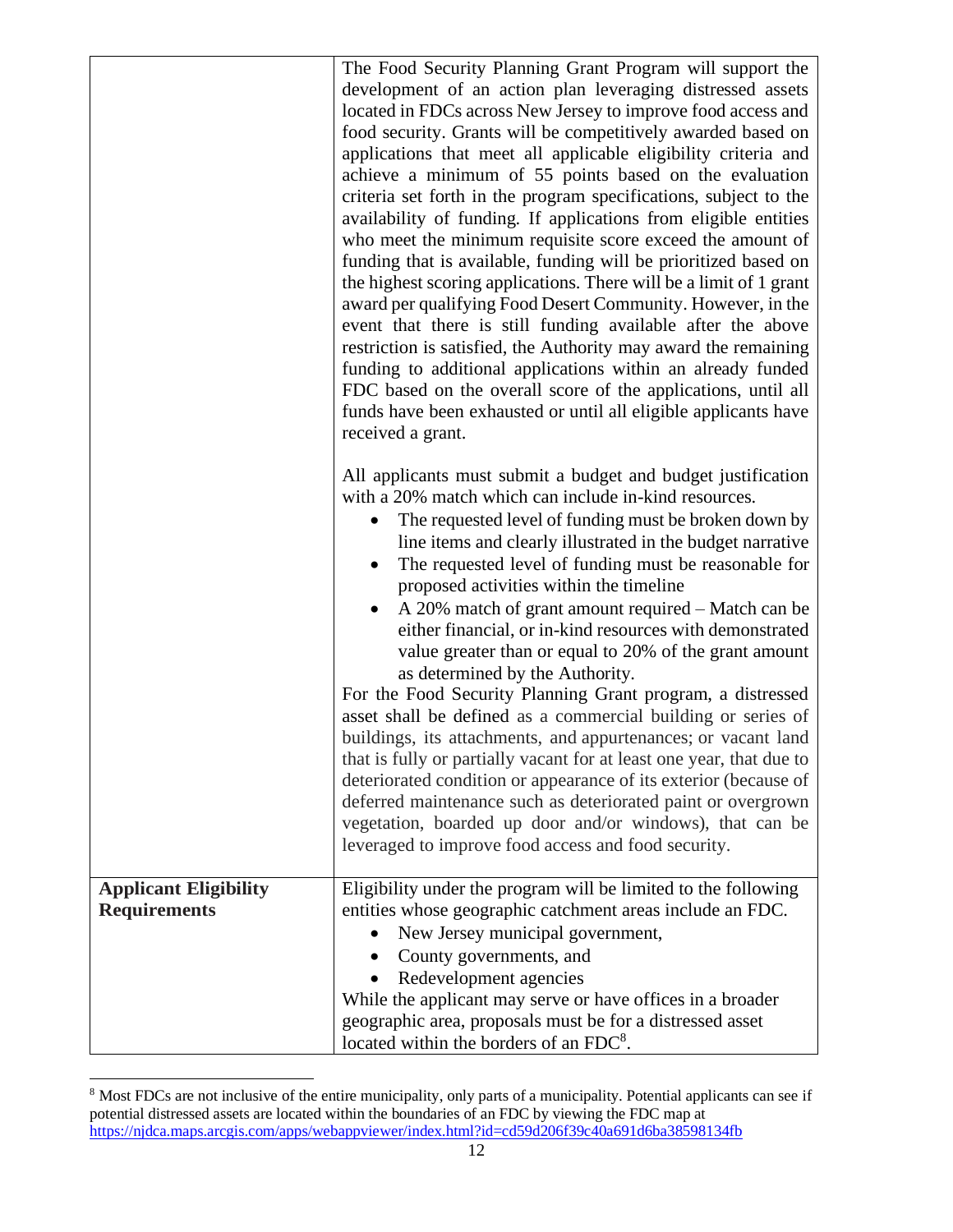For the Food Security Planning Grant program, the proposed plan must be for an asset which meets the above-mentioned definition of a distressed asset, and the proposed plan must leverage a distressed asset within one of the 50 FDCs.

Along with their application, applicants must provide at least one letter of support from the Office of the Mayor or Chief Executive of the municipality where the asset is located and at least one stakeholder located within the boundaries of the FDC, detailed below in the 'Application' section. For a property owned by a New Jersey County, the applicant must provide a letter of support from the property owner or their designee for the proposed project; this must be signed by the Chief Executive of the government entity, independent agency or authority or their designee. For a property owned by a private individual or by a non-governmental for-profit or non-profit entity; the applicant is required to provide a letter of support signed by the owner, co-owner, corporate officer, or their designee. Proposals for directly owned New Jersey state land will not be considered. Eligible entities should have a tax clearance certificate from the New Jersey Division of Taxation or verification by the Authority from the Division of Taxation as to good standing as applicable.

A municipality, a county, or redevelopment agency may submit multiple applications in a lead role and can be included as a partner in additional applications where they play a non-lead role. A municipality, county, and redevelopment agency whose geographic catchment areas include an FDC can each submit a proposal but are encouraged to coordinate their applications.

To ensure that the Authority's resources can be utilized as widely as possible across New Jersey, the Authority intends to award a maximum of one grant per FDC. For example, if a municipality applies for a distressed asset in Municipality X FDC, and the county applies for a different distressed asset in Municipality X FDC, a maximum of one award will be made within that FDC. However, in the event that there is still funding available after the above restriction is satisfied, the Authority may award the remaining funding to additional applications within an already funded FDC based on the overall score of the applications, until all funds have been exhausted or until all eligible applicants have received a grant.

Awards will be made to applicants with the highest scores of all eligible applicants, with a minimum qualifying score of 55 points.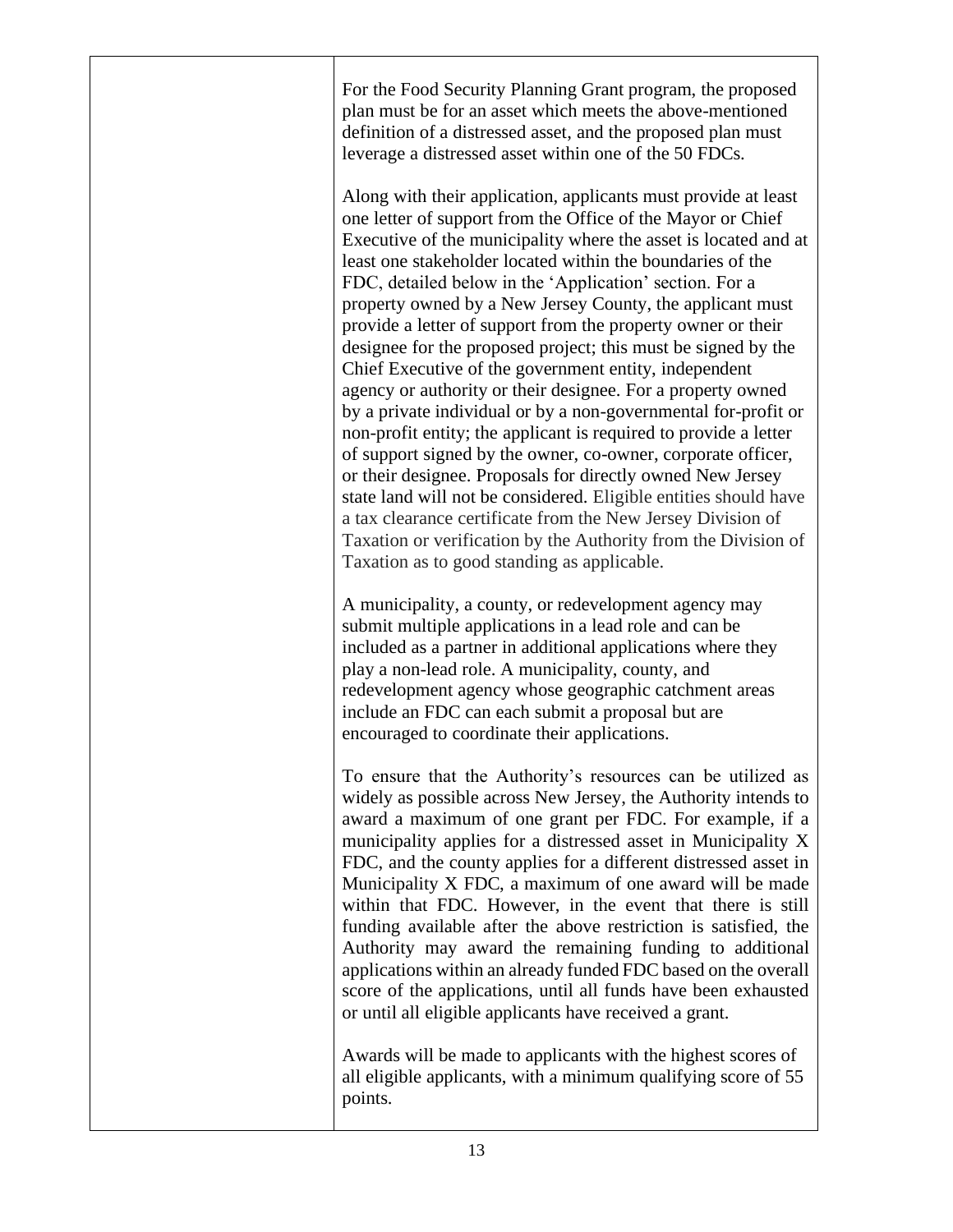|                            | Grant amounts will range from \$75,000 and \$125,000 and will<br>be determined based on the FDC's composite factor score <sup>9</sup><br>where the distressed asset is located:<br>Applicants with a distressed asset in an FDC with<br>a Composite Food Desert Factor Score between<br>$86.5 - 63.9$ will be eligible to receive an award of<br>\$125,000.<br>Applicants with a distressed asset in an FDC with<br>a Composite Food Desert Factor Score between<br>$61.2 - 51.5$ will be eligible to receive an award of<br>\$100,000.                                                                                                                                                                                                                                                                                                                                                                                                                                                                                                                                                                                                   |
|----------------------------|-------------------------------------------------------------------------------------------------------------------------------------------------------------------------------------------------------------------------------------------------------------------------------------------------------------------------------------------------------------------------------------------------------------------------------------------------------------------------------------------------------------------------------------------------------------------------------------------------------------------------------------------------------------------------------------------------------------------------------------------------------------------------------------------------------------------------------------------------------------------------------------------------------------------------------------------------------------------------------------------------------------------------------------------------------------------------------------------------------------------------------------------|
|                            | Applicants with a distressed asset in an FDC with a<br>Composite Food Desert Score between 51.2 -24.1<br>will be eligible to receive an award of \$75,000.                                                                                                                                                                                                                                                                                                                                                                                                                                                                                                                                                                                                                                                                                                                                                                                                                                                                                                                                                                                |
| <b>Eligible Grant Uses</b> | The Food Security Planning Grant Program will support<br>the development of an action plan focused on improving<br>food access and food security in newly designated FDCs<br>across New Jersey by leveraging distressed assets.<br>Applicants must have identified a distressed asset within<br>the borders of a FDC to be eligible for this grant.<br>All applicants must include plan for specific deliverables,<br>which must be completed within 9 months after the<br>effective date of the grant agreement between EDA and<br>recipient.<br>Upon written request, Authority may authorize a<br>three-month extension to the grant recipient's<br>deadline for plan completion.<br>All applicants must submit:<br>An overview on potential viable uses of the distressed<br>$\bullet$<br>asset property in an FDC<br>• A proposal to utilize the distressed assets to improve<br>food access/security based on the community needs.<br>A detailed timeline of activities that must be<br>completed along with resources needed to accomplish<br>the proposed plan<br>The proposed plan may include but are not limited to strategies |
|                            | such as:<br>1. Identification and development of a community-based<br>initiative/program or resource that improves access to<br>affordable, fresh, and healthy produce and other food<br>items<br>2. Determining cost-benefits of retrofitting, redeveloping<br>or regreening the distressed asset as it relates to food<br>access and food security<br>3. Developing a plan to drive economic growth for the                                                                                                                                                                                                                                                                                                                                                                                                                                                                                                                                                                                                                                                                                                                             |

<sup>&</sup>lt;sup>9</sup> Composite factor scores included in list of FDC designations found at: [https://www.njeda.com/wp](https://www.njeda.com/wp-content/uploads/2022/02/New-Jersey-Food-Desert-Community-Designation-Methodology-Final-2-9-22.pdf)[content/uploads/2022/02/New-Jersey-Food-Desert-Community-Designation-Methodology-Final-2-9-22.pdf](https://www.njeda.com/wp-content/uploads/2022/02/New-Jersey-Food-Desert-Community-Designation-Methodology-Final-2-9-22.pdf)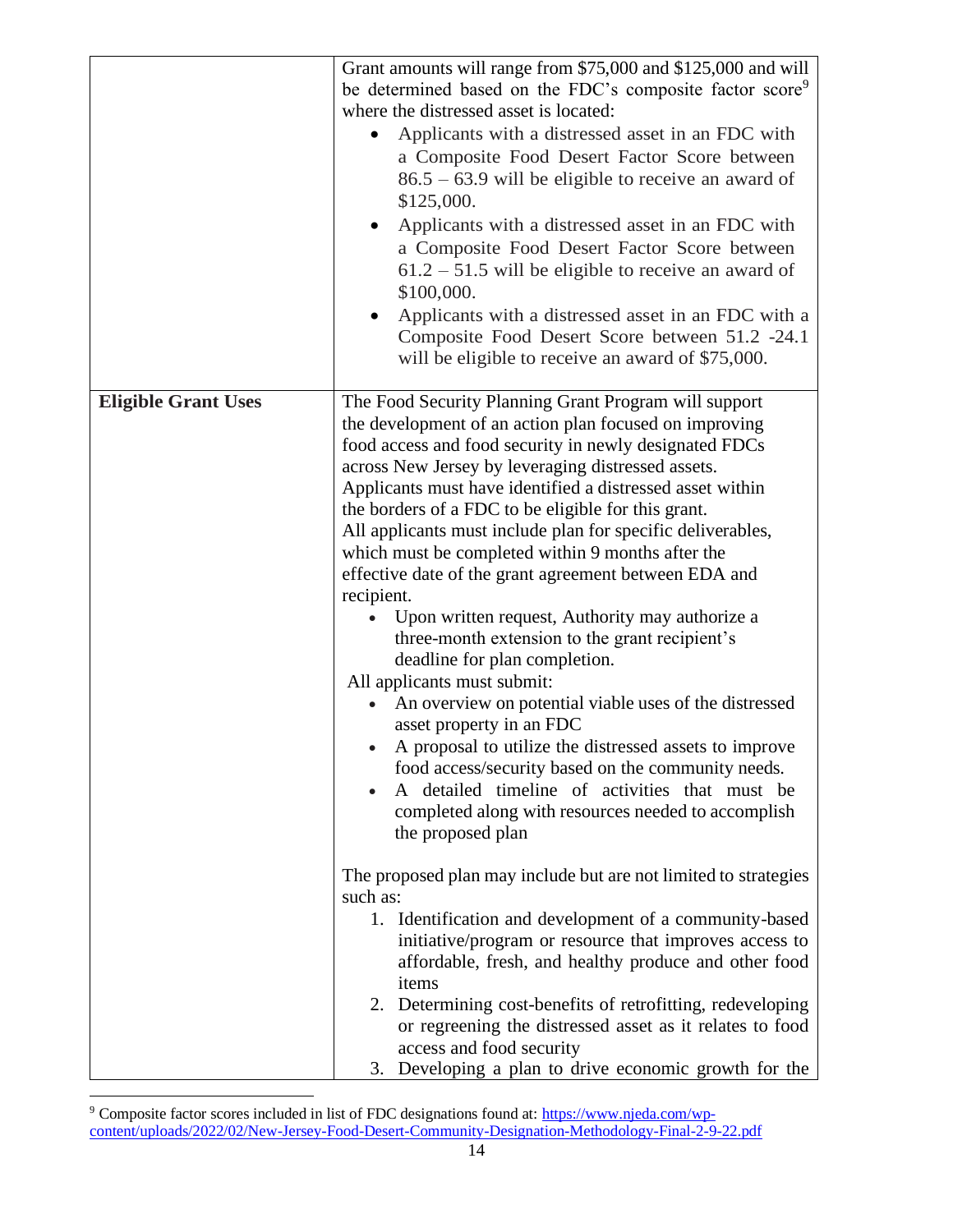|                                 | locality by implementing innovations around food<br>access and food security solutions<br>4. Creating greater social, economic, and environmental<br>sustainability by identifying ways to grow, process and<br>sell fresh produce<br>Stakeholder engagement and facilitation to identify<br>5.<br>community desires and needs pertaining to food access<br>and food security<br>The identification of appropriate additional funding<br>6.<br>sources to support community led re-use of one or more<br>properties to support food access and food security<br>7. Feasibility study for a supermarket or food retailer                                                                                                                                                                                                                                                                                                                                                                                                                                                    |
|---------------------------------|----------------------------------------------------------------------------------------------------------------------------------------------------------------------------------------------------------------------------------------------------------------------------------------------------------------------------------------------------------------------------------------------------------------------------------------------------------------------------------------------------------------------------------------------------------------------------------------------------------------------------------------------------------------------------------------------------------------------------------------------------------------------------------------------------------------------------------------------------------------------------------------------------------------------------------------------------------------------------------------------------------------------------------------------------------------------------|
| <b>Application Process</b>      | For each application, a lead applicant must be identified, who<br>can only be a municipal government, county government, or a<br>redevelopment agency, whose geographic catchment areas<br>include an FDC. While the applicant may serve or have<br>offices in a broader geographic area, proposals must be for a<br>distressed asset located within the borders of an FDC. The<br>lead applicant is the entity that is the sole recipient of grant<br>funds and responsible for compliance with all terms of the<br>grant agreement. The lead applicant will also serve as the<br>primary point of contact with the Authority, submit any<br>requests for fund disbursement, and be responsible for<br>providing all required reports to the Authority.<br>Applications will be accepted for a 60-day period from the date<br>the application is opened to the public, which will be                                                                                                                                                                                      |
|                                 | communicated to all potential applicants via the Authority's<br>website and social media accounts. Applications submitted<br>after the application deadline will not be accepted or reviewed.<br>EDA stall will be responsible for reviewing the application.<br>After the application window closes, EDA anticipates notifying<br>each applicant if the application has been deemed complete.<br>Applicants whose applications have been deemed incomplete<br>for failure to meet the application requirements will be given<br>five business days to cure any deficiencies. If at the end of the<br>five-day period, the applicant has not cured the deficiencies,<br>their application will be deemed incomplete, and they will be<br>declined by staff under the proposed delegation of authority for<br>non-discretionary declines. Under delegated authority to the<br>CEO and based on the CEO's subdelegated authority, staff will<br>approve projects for assistance and may decline applications<br>that do not meet non-discretionary eligibility requirements. |
| <b>Application Requirements</b> | The Food Security Planning Grant Program is a competitive<br>grant program. It is not first-come, first-served. Applications                                                                                                                                                                                                                                                                                                                                                                                                                                                                                                                                                                                                                                                                                                                                                                                                                                                                                                                                               |
|                                 | must be submitted within 60 days of the application's release.<br>To ensure competitiveness of grant, a minimum score of 55<br>points, out of a maximum total score of 100, will be required.                                                                                                                                                                                                                                                                                                                                                                                                                                                                                                                                                                                                                                                                                                                                                                                                                                                                              |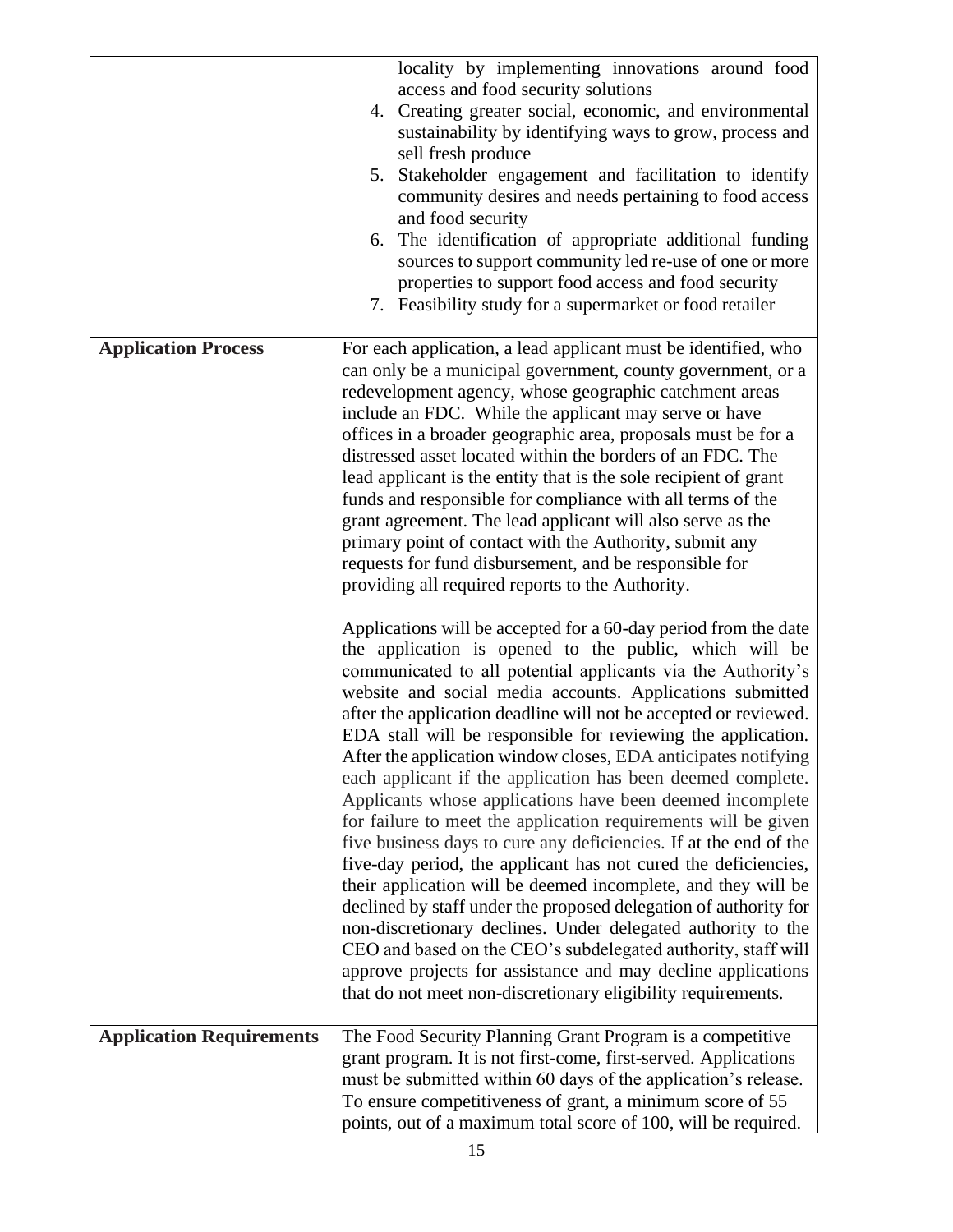|           | Only applications scoring at least the minimum score will be                                          |
|-----------|-------------------------------------------------------------------------------------------------------|
|           | considered for award. The proposed plan must leverage a                                               |
|           | distressed asset within one of the 50 FDCs.                                                           |
|           | All applicants must meet the following general requirements:                                          |
|           | All applicants must show clear alignment with the                                                     |
|           | proposed work and have identified an asset that meets                                                 |
|           | the definition of a distressed asset.                                                                 |
|           | Along with their application, applicants must provide                                                 |
|           | one letter of support from the Office of the Mayor or                                                 |
|           | Chief Executive of the municipality where the asset is                                                |
|           | located and at least one stakeholder located within the                                               |
|           | boundaries of the FDC.                                                                                |
|           | For a property owned by a New Jersey County, the                                                      |
|           | applicant must provide a letter of support from the                                                   |
|           | property owner or their designee for the proposed                                                     |
|           | project; this must be signed by the Chief Executive of                                                |
|           | the government entity, independent agency or                                                          |
|           | authority or their designee.<br>For a property owned by a private individual or by a                  |
|           | non-governmental for-profit or non-profit entity; the                                                 |
|           | applicant is required to provide a letter of support                                                  |
|           | signed by the owner, co-owner, corporate officer, or                                                  |
|           | their designee.                                                                                       |
|           | Proposals for directly owned New Jersey state land                                                    |
|           | will not be considered.                                                                               |
| $\bullet$ | Eligible entities should have a tax clearance certificate                                             |
|           | from the New Jersey Division of Taxation or                                                           |
|           | verification by the Authority from the Division of                                                    |
|           | Taxation as to good standing as applicable.                                                           |
|           | All applicants must submit a mid-term grant progress                                                  |
|           | report. This will include, but is not limited to, a                                                   |
|           | summary of activity related to planning and                                                           |
|           | expenditure of funds.                                                                                 |
|           | All applicants must submit a final plan and final report                                              |
|           | at the end of the grant period. The final report must                                                 |
|           | provide summary of grant expenditure, project<br>activities, results and impacts, lessons learned and |
|           | potential next steps to leverage the distressed asset to                                              |
|           | address food security of residents with the FDC.                                                      |
|           | Unless applicant seeks and is granted, a time extension                                               |
|           | for project completion, final report must be completed                                                |
|           | and submitted within 9-months from grant                                                              |
|           | agreements.                                                                                           |
| ٠         | All applicants will be required to complete and submit                                                |
|           | an online application for consideration                                                               |
|           | A 20% match of grant amount required – Match can                                                      |
|           | be either financial, or in-kind resources with                                                        |
|           | demonstrated value greater than or equal to 20% of the                                                |
|           | grant amount.                                                                                         |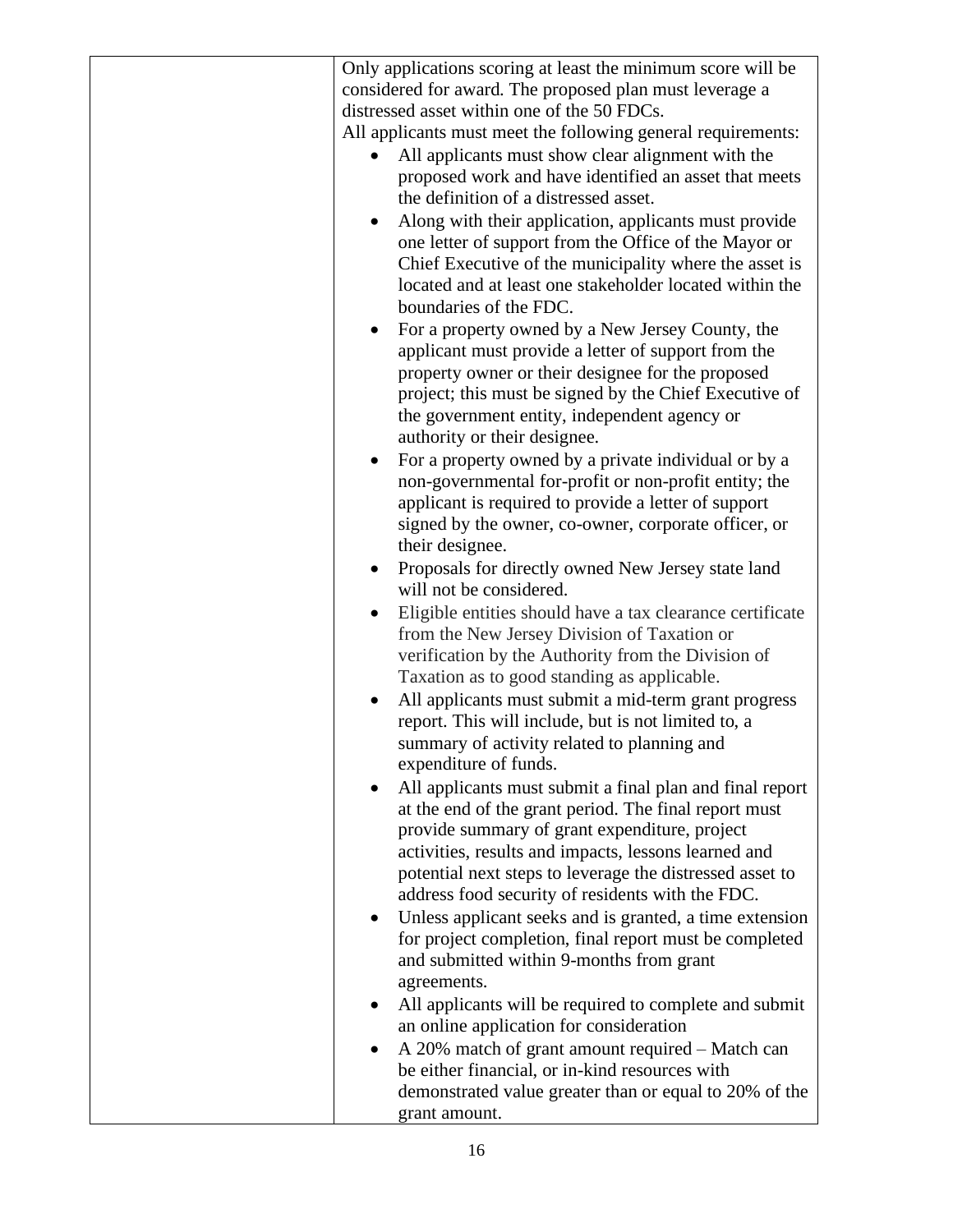| <b>Application and Scoring</b><br><b>Criteria</b> | Criteria #1: Composite Food Desert Factor Score (5 to 10<br><b>points</b> ) – Points will be awarded based on the Composite<br>Food Desert Factor Score where the distressed asset is<br>located $10$ .<br>Composite Food Desert Factor Score between<br>$86.5 - 63.9 = 10$ points<br>Composite Food Desert Factor Score between<br>61.2 - 51.5 = 7 points<br>Composite Food Desert Factor Score between<br>$51.2 - 24.1 = 5$ points<br>Applications that do not include one or more of the<br>following sections will be disqualified and considered<br>ineligible regardless of other materials provided.                                                                                                                                                                                                                     |
|---------------------------------------------------|---------------------------------------------------------------------------------------------------------------------------------------------------------------------------------------------------------------------------------------------------------------------------------------------------------------------------------------------------------------------------------------------------------------------------------------------------------------------------------------------------------------------------------------------------------------------------------------------------------------------------------------------------------------------------------------------------------------------------------------------------------------------------------------------------------------------------------|
|                                                   | Criteria #2: Plan Description/Specifications/Statement<br>of Work (up to 20 points) – All applicants must provide a<br>narrative outlining how they intend to use the distressed<br>asset (as defined in the memo) to improve food access and<br>food security. The proposed plan must leverage a distressed<br>asset within one of the 50 FDCs. Statement of work must<br>include, at minimum:<br>Must identify current food security needs and<br>challenges in the FDC<br>Must identify opportunities for creating a viable and<br>$\bullet$<br>sustainable solution to address food access and food<br>security in the community<br>Emphasis on long term viability and adaptability of a<br>$\bullet$<br>given concept<br>Identify and collaborate with other key stakeholders to<br>$\bullet$<br>create an inclusive plan |
|                                                   | Criteria # 2 will be measured using the scale below:<br>1 -10 points – Element is present/shows minimal<br>efficacy towards goals/objectives attainment<br>11-15 points – Element is present/shows moderate<br>efficacy towards goals/objectives attainment<br>$16 - 20$ points – Element is present/shows superior<br>$\bullet$<br>efficacy towards goals/objectives attainment<br>Criteria #3: Work Plan (up to 20 points) – Applications<br>demonstrating the ability to seamlessly execute the proposed<br>plan will be given preference.<br>Applicant must provide Specific Measurable<br>Achievable Relevant Time-bound (SMART)<br>objectives demonstrated clearly in the work plan with                                                                                                                                  |

<sup>&</sup>lt;sup>10</sup> Composite factor scores included in list of FDC designations found at: [https://www.njeda.com/wp](https://www.njeda.com/wp-content/uploads/2022/02/New-Jersey-Food-Desert-Community-Designation-Methodology-Final-2-9-22.pdf)[content/uploads/2022/02/New-Jersey-Food-Desert-Community-Designation-Methodology-Final-2-9-22.pdf](https://www.njeda.com/wp-content/uploads/2022/02/New-Jersey-Food-Desert-Community-Designation-Methodology-Final-2-9-22.pdf)